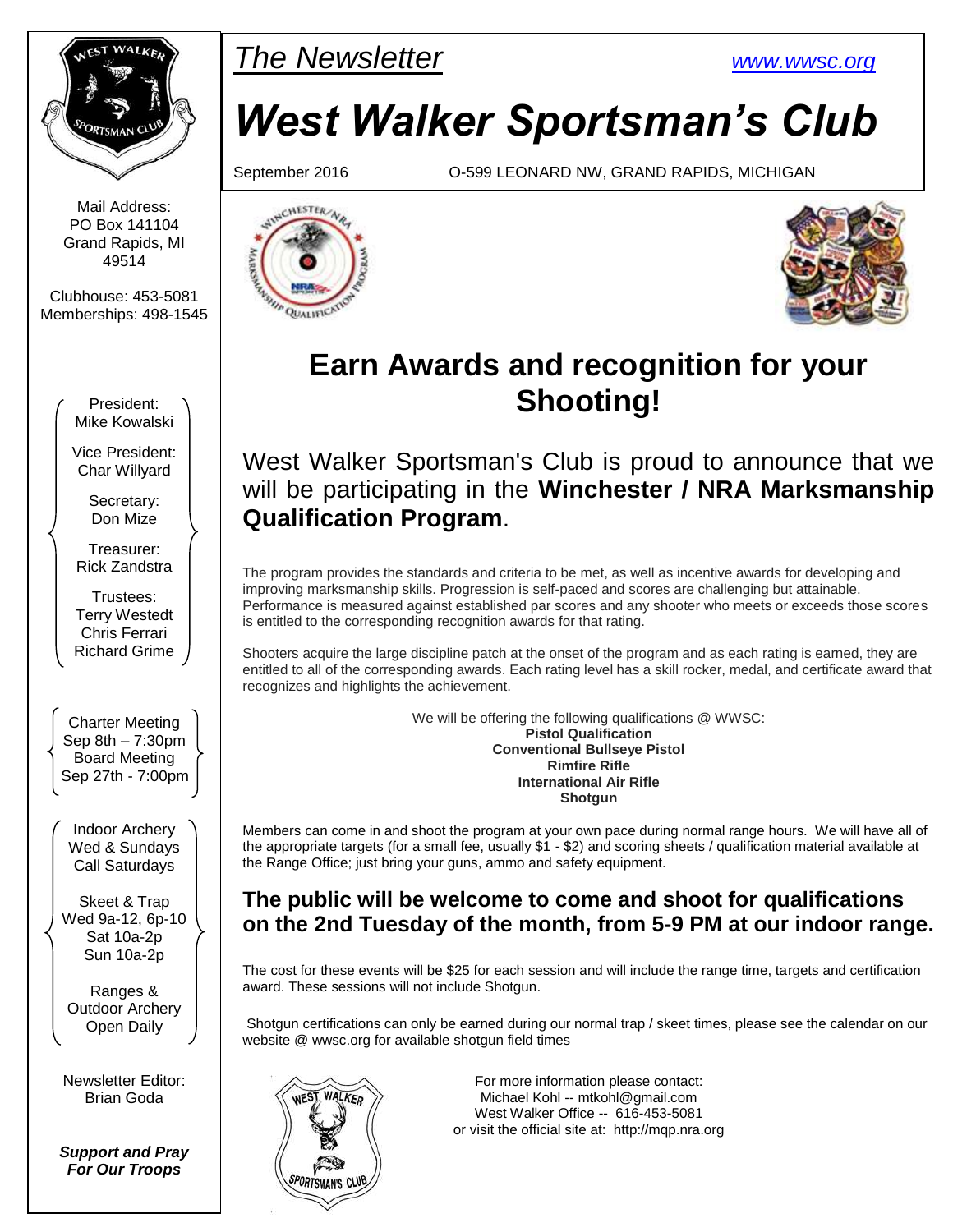### **Wobble Wednesdays and Weekends Returns** September 7<sup>th</sup> to 18<sup>th</sup>

For 2 weeks in September, we will mix assorted colors of birds (like pink, white, green and black) in with the orange birds on our wobble trap machine. For each non-orange bird you break, you will be given a raffle ticket. On Sunday, September 18th, we will draw three random tickets to split the pot 50/30/20.

The pot will consist of all entry fees and 50¢ of each line shot by all participants. We will keep a running total of the pot posted on the door.

The entry fee is \$5.00 and must be paid before you can collect any tickets. The entry fee is paid only once, and is good for the entire month.

For each line you shoot, you pay your normal line fee PLUS one dollar extra.

Shoot as MANY lines of wobble trap as you want. Join ANYTIME from Sept 7 – 18, the earlier you join, the better your chances of winning.

Sunday, September 18 at 2:00PM we draw the 3 winning tickets.

## Halloween Fun Shoot and Pizza Party

\*\*Members Only\*\* Must register by Oct. 22, 2016 The cost is \$10.00 payable at the shoot. Take your shot at Zombies, Monsters and Ghosts Small prizes only, this is a fun shoot.

The event will be held rain or shine, as we will be using the indoor range. Two divisions: 22 Cal and Other, 7 and 15 yard contest in each division. Bring your own handgun, eye & ear protection and 30 rounds of ammunition. To sign up email Michael Kohl: Mtkohl@gmail.com or use the signup sheets at the range office or clubhouse.

### **Range Monitors Wanted**

West Walker Sportsman's Club is looking for range monitors to check memberships on the rifle and pistol ranges in four to six hour shifts. If you are retired or have free time during the daylight hours and share an interest in promoting a safe shooting environment, please contact Don Mize at 616-334-3246. These are voluntary positions. Qualified monitors will receive free annual membership renewal.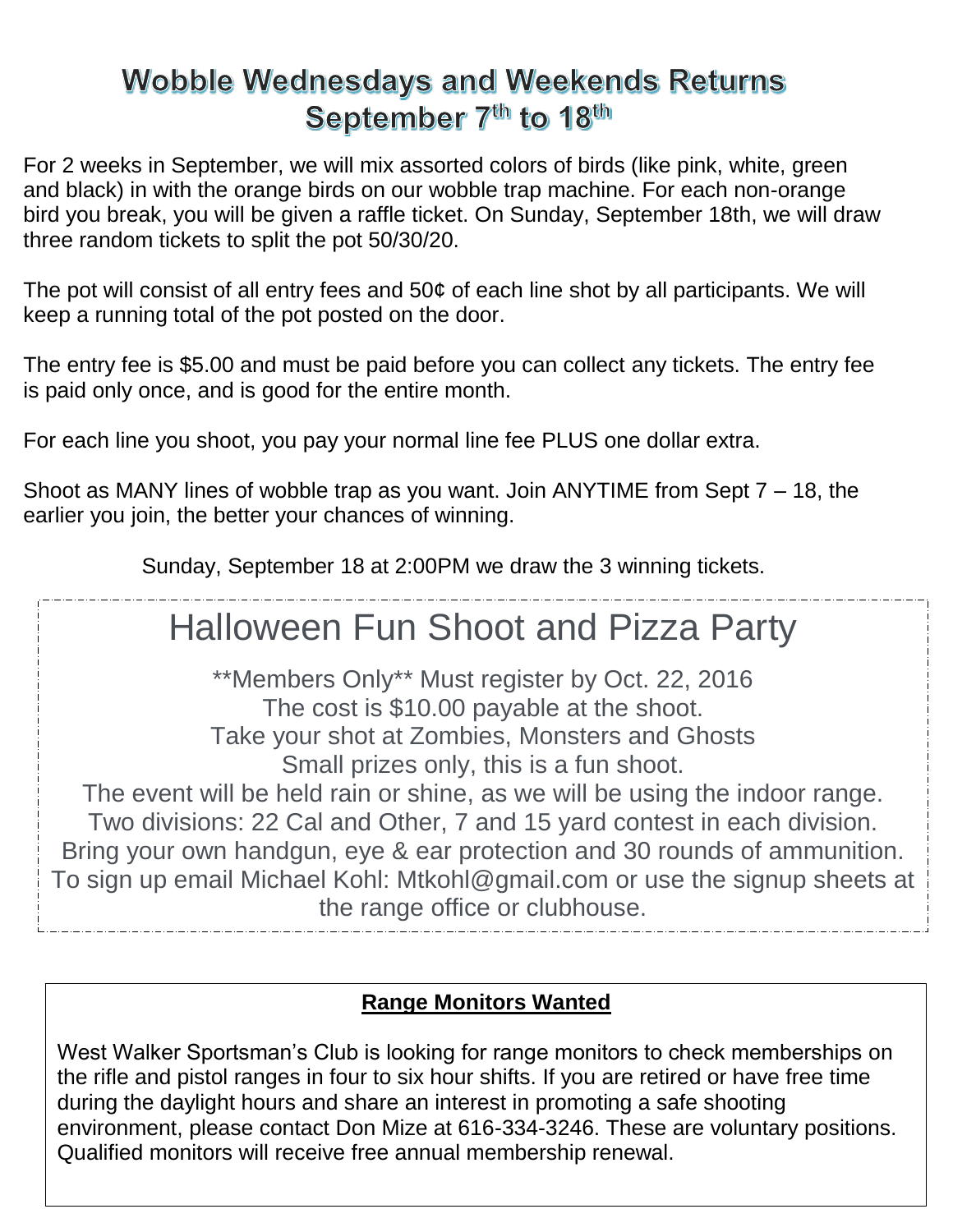| 2016 Big Gun Raffle |                                       |                        |  |  |  |  |
|---------------------|---------------------------------------|------------------------|--|--|--|--|
| Jan                 | <b>S&amp;W Bodyguard 380</b>          | John Nienhuis #195     |  |  |  |  |
| Feb                 | Ruger 10/22 Takedown                  | Jerry Keil 218         |  |  |  |  |
| Mar                 | S&W M&P 22 Compact                    | <b>Michael Miller</b>  |  |  |  |  |
| Apr                 | <b>Ruger American Predator 22-250</b> | <b>John Landis 31</b>  |  |  |  |  |
| May                 | Springfield XD-S .45ACP 3.3" barrel   | Tim Potter #168        |  |  |  |  |
| Jun                 | Henry Golden Boy .22 Magnum           | Geoff Bodary #23       |  |  |  |  |
| Jul                 | Ruger SP101 357 4.2" barrel           | <b>Brian Deuel #45</b> |  |  |  |  |
| Aug                 | <b>Ruger AR556.223</b>                | Doug Cline #259        |  |  |  |  |
| <b>Sep</b>          | Springfield XD(M) 9mm 3.8" barrel     |                        |  |  |  |  |
| Oct                 | Remington 11-87 Sportsman 12g         |                        |  |  |  |  |
| <b>Nov</b>          | Glock Model 21 45ACP                  |                        |  |  |  |  |
| Dec.                | Beretta A300 Outlander 12g Walnut     |                        |  |  |  |  |



Follow us on Facebook for more exciting posts and pictures



#### **September Range Hours**

#### **Sep 1 – 15**

Mon – Sat: 9:00am – 7:45pm Sundays: 10:00am – 7:45pm

#### **Sep 16 – 31**

Mon – Sat: 9:00am – 7:30pm Sundays: 10:00am – 7:30pm

[Link for range hours](http://www.wwsc.org/range-hours.shtml)

[Link for range rules](http://www.wwsc.org/img/ranges/RangeRules.pdf)

### **Gun Safes**

Walk – In Vault Doors Fort Knox – American Security – Graffunder

### **HOOGERHYDE SAFE**

1033 Leonard St NW, Grand Rapids, MI 49504 **Phone: (616) 458-6365** Fax: (616) 485-2554

Fred Nabkey holds off<br>Dan Hankinson to win the<br>Dan Hankinson to win the red Nabkey<br>Dan Hankinson to William<br>410 Trap Tournament

## 2<sup>nd</sup> Annual West Walker 125

\$40 Entry Fee \*\*Includes shooting fees\*\* \*\*Must shoot all events\*\*

Free coffee and donuts

Events

25 – 5-stand 25 – Skeet 25- Skeet Doubles 25- Wobble Trap 25- Trap

\$125.00 – High Overall \$50 – 1<sup>st</sup> Place in each event

\*\* Based on 15 shooter minimum\*\* Less than 15 shooters – Prize money will be adjusted at the discretion of the shooting committee Ties in each event will split the pot Ties for HOA – Most consecutive breaks

HOA – Not eligible for individual prizes